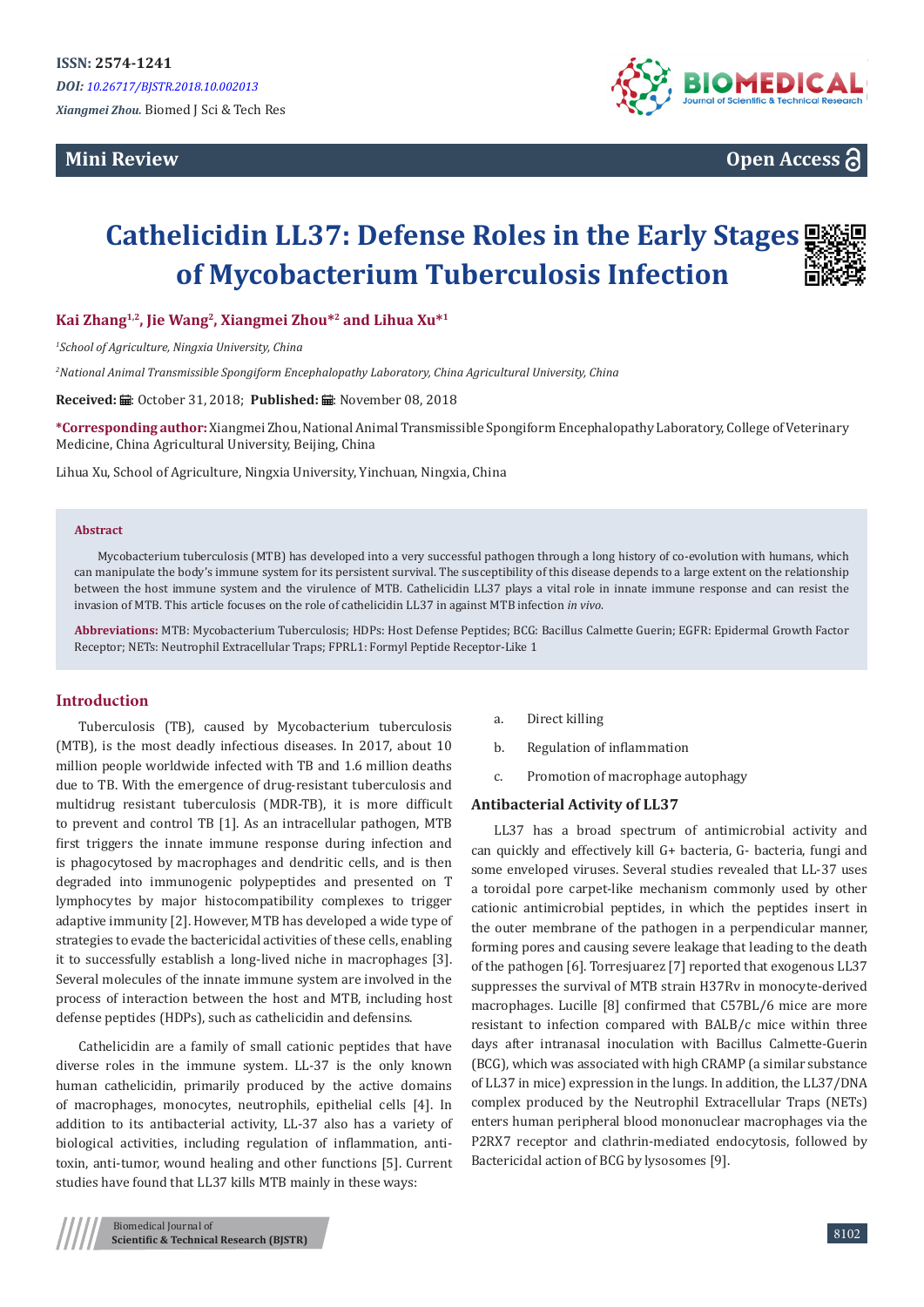# **LL37 Regulates Inflammatory Response**

 The body's immune system resists MTB through inflammatory cells and inflammatory factors during MTB infection. LL37 plays a key role in the body's proinflammatory and anti-inflammatory mechanisms. Several studies have found that the concentration of LL37 is significantly increased in the site of inflammation in the body, such as skin, lungs, and oral cavity [10]. LL37 can drive biological responses through epidermal growth factor receptor (EGFR), formyl peptide receptor-like 1 (FPRL1), TLR4 and TLR9, induce the production of chemokines and pro-inflammatory cytokines, recruit and activate inflammatory cells, including granulocytes, monocytes, macrophages, eosinophils and mast cells. In addition, LL37 promotes mast cell degranulation and enhances NK cell function [11]. Other studies have found that LL37 can inhibit the apoptosis of neutrophils, prolong their life span, and promote the formation of NETs [12]. In addition, LL-37 interacts with cell membranes, affects cell surface receptors, and carries DNA or double-stranded RNA into cells, activating a variety of intracellular signaling pathways [13].

## **LL37 Promotes Autophagy In Macrophages**

Cellular autophagy is a programmed homeostatic cellular process, which plays a key role to maintain the balance between protein synthesis and degradation in eukaryotic cells. Autophagy is a lysosome-dependent degradation pathway that widely exists in cells. It not only can degrade damaged proteins and organelles in cells, but also involves the removal of harmful components in the cell, which is conducive to the recycling of substances and resists the invasion of harmful substances. The most prominent role of autophagy in relation to immunity is to kill intracellular pathogens such as MTB [14]. During H37RV infection, LL37 promotes macrophage autophagy and kills H37RV by activating P2RX7 receptor and intracellular free Ca2+ pathway, AMPK signaling pathway and PI3K signaling pathway [15].

#### **Summary**

Thus, as part of the host's innate immunity, LL37 plays an important role in the fight against MTB infection. However, MTB can inhibit the expression of cathelicidin LL37 by subverting the cAMP signaling pathway, thereby evading the innate immune response, which is detrimental to the body's resistance to MTB infection [16]. Fortunately, the current study found that exogenous addition of VD3, Butyrate, astragalus polysaccharides, resveratrol and other substances can promote the expression of LL37 in vivo. This provides new ideas for researchers to prevent and treat TB.

## **References**

1. (2018) [World Health Organization, Global tuberculosis report.](http://www.who.int/tb/publications/global_report/en/)

- 2. [Bose Dasgupta S, Pieters J \(2018\) Macrophage-microbe interaction:](https://www.ncbi.nlm.nih.gov/pubmed/30306257) [lessons learned from the pathogen Mycobacterium tuberculosis. Semin](https://www.ncbi.nlm.nih.gov/pubmed/30306257) [Immunopathol 40\(6\): 577-591.](https://www.ncbi.nlm.nih.gov/pubmed/30306257)
- 3. [Ehrt S, Schnappinger D, Rhee KY \(2018\) Metabolic principles of](https://www.ncbi.nlm.nih.gov/pubmed/29691481) [persistence and pathogenicity in Mycobacterium tuberculosis. Nature](https://www.ncbi.nlm.nih.gov/pubmed/29691481) [Reviews Microbiology 16\(8\): 496-507.](https://www.ncbi.nlm.nih.gov/pubmed/29691481)
- 4. [Talukder P, Satho T, Irie K, Sharmin T, Hamady D, et al. \(2011\) Trace metal](https://www.ncbi.nlm.nih.gov/pubmed/21035435) [zinc stimulates secretion of antimicrobial peptide LL-37 from caco-2 cells](https://www.ncbi.nlm.nih.gov/pubmed/21035435) [through erk and p38 map kinase. International Immunopharmacology](https://www.ncbi.nlm.nih.gov/pubmed/21035435) [11\(1\): 141-144.](https://www.ncbi.nlm.nih.gov/pubmed/21035435)
- 5. [Zhang LJ, Sen GL, Ward NL, Johnston A, Chun K, et al. \(2016\) Antimicrobial](https://www.ncbi.nlm.nih.gov/pubmed/27438769) [peptide LL-37 and mavs signaling drive interferon-β production by](https://www.ncbi.nlm.nih.gov/pubmed/27438769) [epidermal keratinocytes during skin injury. Immunity 45\(1\): 119-130.](https://www.ncbi.nlm.nih.gov/pubmed/27438769)
- 6. [Vandamme D, Landuyt B, Luyten W, Schoofs L \(2012\) A comprehensive](https://www.ncbi.nlm.nih.gov/pubmed/23246832) [summary of LL-37, the factotum human cathelicidin peptide. Cellular](https://www.ncbi.nlm.nih.gov/pubmed/23246832) [Immunology 280\(1\): 22-35.](https://www.ncbi.nlm.nih.gov/pubmed/23246832)
- 7. [Torresjuarez F, Cardenasvargas A, Montoyarosales A, Gonzálezcuriel I,](https://iai.asm.org/content/83/12/4495) [Garciahernandez MH, et al. \(2015\) LL-37 immunomodulatory activity](https://iai.asm.org/content/83/12/4495) [during mycobacterium tuberculosis infection in macrophages. Infection](https://iai.asm.org/content/83/12/4495) [& Immunity 83\(12\): 4495.](https://iai.asm.org/content/83/12/4495)
- 8. [Adam L, López González M, Björk A, Pålsson S, Poux C, et al. \(2018\) Early](https://www.ncbi.nlm.nih.gov/pubmed/30233570) [Resistance of Non-virulent Mycobacterial Infection in C57BL/6 Mice](https://www.ncbi.nlm.nih.gov/pubmed/30233570) [Is Associated with Rapid Up-Regulation of Antimicrobial Cathelicidin](https://www.ncbi.nlm.nih.gov/pubmed/30233570) [Camp. Front. Immunol 9: 1939.](https://www.ncbi.nlm.nih.gov/pubmed/30233570)
- 9. [Stephan A, Batinica M, Steiger J, Hartmann P, Zaucke F, et al. \(2016\) LL37:](https://www.ncbi.nlm.nih.gov/pubmed/27177697) [DNA complexes provide antimicrobial activity against intracellular](https://www.ncbi.nlm.nih.gov/pubmed/27177697) [bacteria in human macrophages. Immunology 148\(4\): 420-432](https://www.ncbi.nlm.nih.gov/pubmed/27177697).
- 10. [Brown KL, Poon GF, Birkenhead D, Pena OM, Falsafi R, et al. \(2011\) Host](https://www.ncbi.nlm.nih.gov/pubmed/21441450) [defense peptide LL37 selectively reduces proinflammatory macrophage](https://www.ncbi.nlm.nih.gov/pubmed/21441450) [responses. Journal of Immunology 186\(9\): 5497-5505.](https://www.ncbi.nlm.nih.gov/pubmed/21441450)
- 11. [Agier J, Różalska S, Wiktorska M, Żelechowska P, Pastwińska J, et al.](https://www.ncbi.nlm.nih.gov/pubmed/30082780) [\(2018\) The RLR/NLR expression and pro-inflammatory activity of](https://www.ncbi.nlm.nih.gov/pubmed/30082780) [tissue mast cells are regulated by cathelicidin LL-37 and defensin HBD-](https://www.ncbi.nlm.nih.gov/pubmed/30082780)[2. Scientific Reports 8: 11750.](https://www.ncbi.nlm.nih.gov/pubmed/30082780)
- 12. [Nagaoka I, Tamura H, Hirata M \(2006\) An Antimicrobial Cathelicidin](https://www.ncbi.nlm.nih.gov/pubmed/16493063) [Peptide, Human CAP18/LL-37, Suppresses Neutrophil Apoptosis via](https://www.ncbi.nlm.nih.gov/pubmed/16493063) [the Activation of Formyl-Peptide Receptor-Like 1 and P2X7. J Immunol.](https://www.ncbi.nlm.nih.gov/pubmed/16493063) [176\(5\): 3044-3052.](https://www.ncbi.nlm.nih.gov/pubmed/16493063)
- 13. [Merkle M, Pircher J, Mannell H, Krötz F, Blüm P, et al. \(2015\) LL37 inhibits](https://www.ncbi.nlm.nih.gov/pubmed/26297208) [the inflammatory endothelial response induced by viral or endogenous](https://www.ncbi.nlm.nih.gov/pubmed/26297208) [DNA. Journal of Autoimmunity 65: 19-29.](https://www.ncbi.nlm.nih.gov/pubmed/26297208)
- 14. [Floresvaldez MA, Seguracerda CA, Gaonabernal J \(2018\) Modulation](https://www.ncbi.nlm.nih.gov/pubmed/29547747) [of autophagy as a strategy for development of new vaccine candidates](https://www.ncbi.nlm.nih.gov/pubmed/29547747) [against tuberculosis. Molecular Immunology. 97: 16-19.](https://www.ncbi.nlm.nih.gov/pubmed/29547747)
- 15. [Rekha RS, Rao MS, Wan M, Raqib R, Bergman P, et al. \(2015\)](https://www.ncbi.nlm.nih.gov/pubmed/26218841) [Phenylbutyrate induces LL-37 dependent autophagy and intracellular](https://www.ncbi.nlm.nih.gov/pubmed/26218841) [killing of mycobacterium tuberculosis in human macrophages.](https://www.ncbi.nlm.nih.gov/pubmed/26218841) [Autophagy 11\(9\): 1688-1699.](https://www.ncbi.nlm.nih.gov/pubmed/26218841)
- 16. [Gupta S, Winglee K, Gallo R, Bishai WR \(2017\) Bacterial subversion of](https://www.ncbi.nlm.nih.gov/pubmed/28097645) [camp signaling inhibits cathelicidin expression, which is required for](https://www.ncbi.nlm.nih.gov/pubmed/28097645) [innate resistance to mycobacterium tuberculosis. Journal of Pathology](https://www.ncbi.nlm.nih.gov/pubmed/28097645) [242\(1\): 52-61.](https://www.ncbi.nlm.nih.gov/pubmed/28097645)

8103